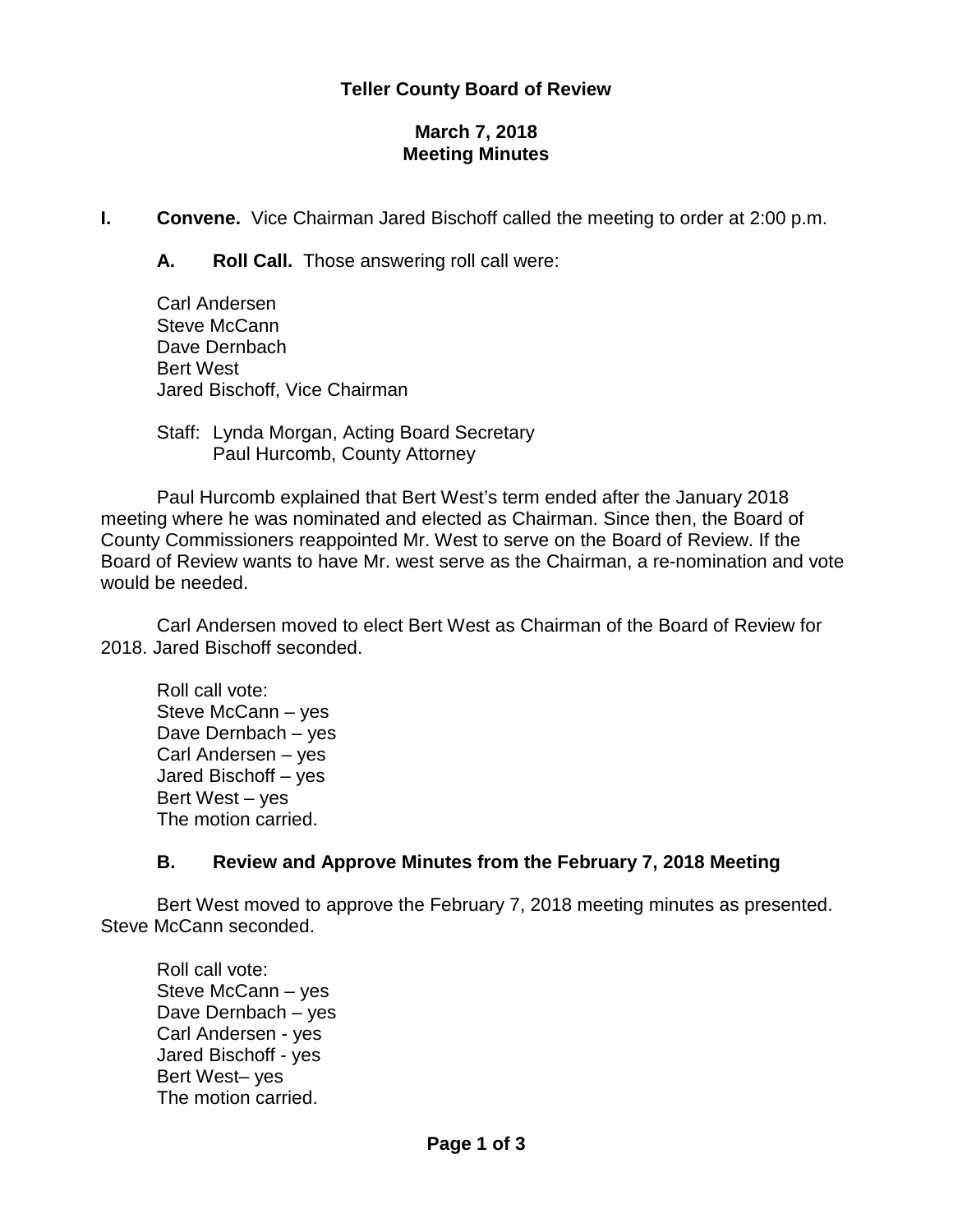# **II. Contractor Licenses**

# **A. Blackmouth Builders LLC / Mark Sliwinski / Class A License**

Bert West noted that no one was present for this agenda item and moved to the next item on the agenda.

## **III. Board discussion – Permit fees**

Bert West indicated that the Terry Brunette, Building Official is not present at today's meeting as he is attending classes at the ICC Annual Conference and tabled this item to the April 4, 2018 meeting.

Blackmouth Builders LLC, Mr. Sliwinski arrived to the meeting, so Mr. West re-called Agenda Item II.A.

Bert West stated that the Board of Review meetings are public and anyone wishing to speak must first address the Chairman.

## **II. Contractor Licenses**

# **A. Blackmouth Builders LLC/ Mark Sliwinski / Class A License**

Mr. Sliwinski was present and gave an overview of his building experience and recent work history, which included but was not limited to the following**:**

- Has a client that would like him to do a residential project in Teller County but is requesting a Class A License as he holds Class A licenses in Fremont and El Paso Counties.
- Began construction career doing concrete work with G.E. Johnson.
- Attended CSU and obtained a degree in Construction Management.
- Worked with various general contractors working up the ranks in all aspects of construction ranging from laborer, carpenter, and superintendent to project manager.

Paul Hurcomb stated that the company's corporate records are in order with the Secretary of State and the company has Workers' Compensation Insurance.

Bert West opened this matter up for public comment. No public comment. Close public comment.

There was further discussion between the applicant and the Board. The Board reviewed the submitted packet and asked Mr. Sliwinski clarifying questions.